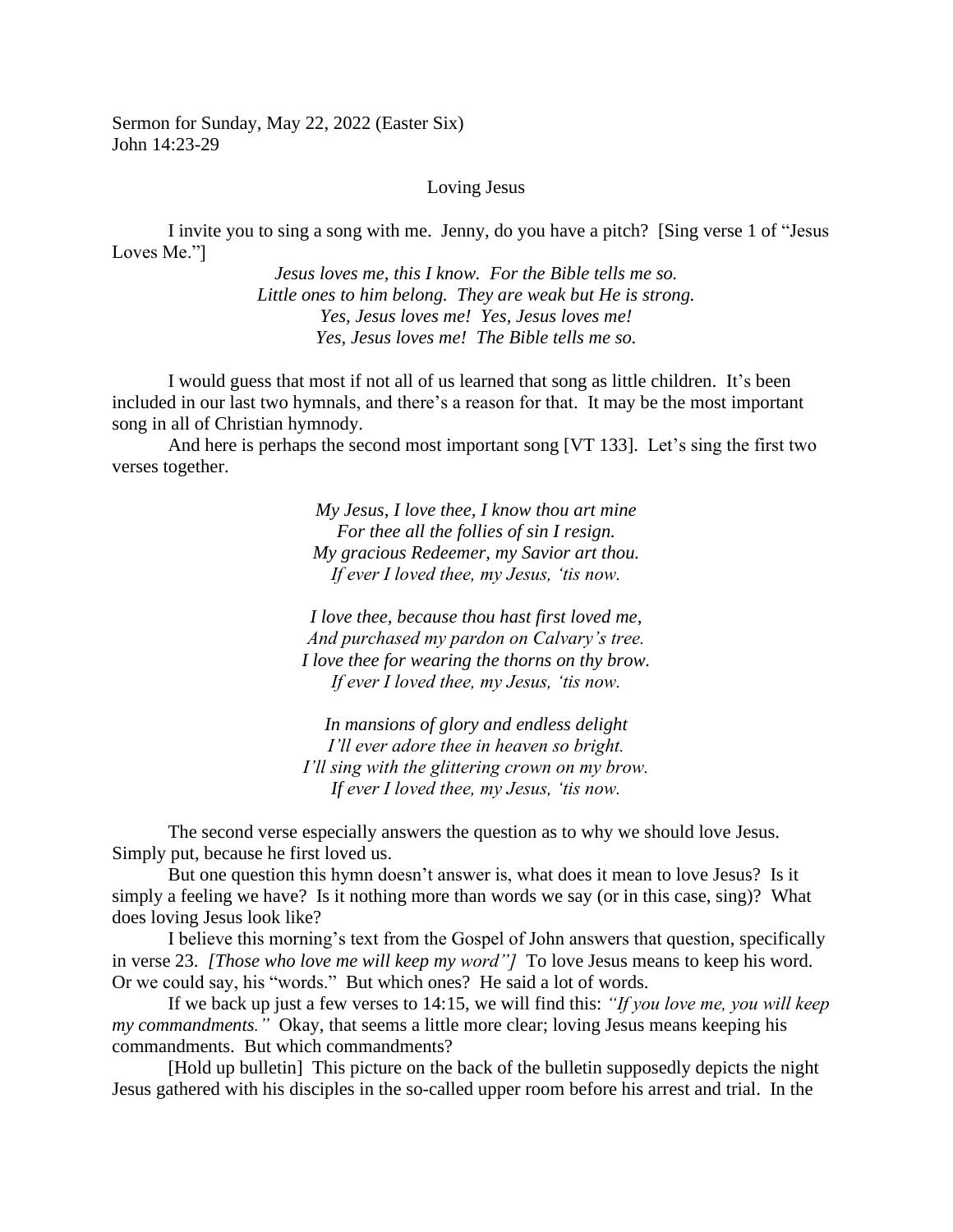Gospel of John, that story spans five whole chapters, 13 through 17. It begins with Jesus washing his disciples' feet, and then continues with a long section of teachings.

The picture also reminds me of our meeting last week, that some of you attended. It was in some ways a very difficult meeting. And it was also a good meeting.

Like I said, Jesus spoke a lot of words. But toward the beginning of their evening together, after he had washed their feet, he said this at 13:34 (about one chapter earlier than this morning's text). *"I give you a new commandment, that you love one another. Just as I have loved you, you also should love one another."* He restates essentially the same thing later that evening (about two chapters later), 15:10: *"This is my commandment, that you love one another as I have loved you."* He makes it pretty clear, right? Loving Jesus means that we also must love one another. That we love our brothers and sisters, and by extension that we love our fellow human beings, all around the world.

But Jesus is saying that it starts right here [show picture], with this small group of disciples. Or for us, it starts right here [gesture around the sanctuary]. Within these walls. In fact, Jesus says this: *"By this everyone will know that you are my disciples, if you have love for one another.*" Loving one another is a sign to the watching world. [Sing "One in the Spirit"]

*We are one in the Spirit, we are one in the Lord [repeat] And we pray that all unity may one day be restored. And they'll know we are Christians by our love—by our love. Yes, they'll know we are Christians by our love.*

Loving Jesus means loving one another. Or to put it differently, Jesus is not the object of our love. He is the subject of our love, the source of our love. Jesus is not here—but we are. Jesus wants us to love each other. Do we?

Of course, the next question is, what does it mean to love one another? It is something we say, or something we do? What does it look like?

Which needs to be the subject of another sermon. Or better yet, series of sermons. But for now, let me just say that the Greek word for love Jesus uses here is the word *agape.* Which refers to a very special kind of love, a very difficult kind of love. The kind, in fact, which is impossible without the Holy Spirit's help.

As we all know, the Apostle Paul very helpfully expounds on the word *agape* in his letter to the Corinthians, where we find this [1 Cor. 13:4-8]*:* 

<sup>4</sup> Love is patient; love is kind; love is not envious or boastful or arrogant <sup>5</sup> or rude. It does *not insist on its own way; it is not irritable or resentful; <sup>6</sup> it does not rejoice in wrongdoing, but rejoices in the truth. <sup>7</sup> It bears all things, believes all things, hopes all things, endures all things. <sup>8</sup> Love never ends.*

Like I said, this is a very difficult kind of love. Suffice it to say that it will take us the rest of our lives to learn to love one another in this way. But this is what Jesus himself is commanding all of his disciples to do. To love Jesus means to keep his word, his commandment. To love Jesus means to love one another with difficult, *agape,* Spirit-guided love. I'd say we have our work cut out for us. We can do it. But only with the Holy Spirit's help.

But this morning's text also answers another question. What happens when we love Jesus by keeping his word to love one another? Or at least, trying to? Several things.

First, Jesus tells his disciples that the Father will love them *["Those who love me will keep my word, and my Father will love them]*. Is there anything we long for more than that?